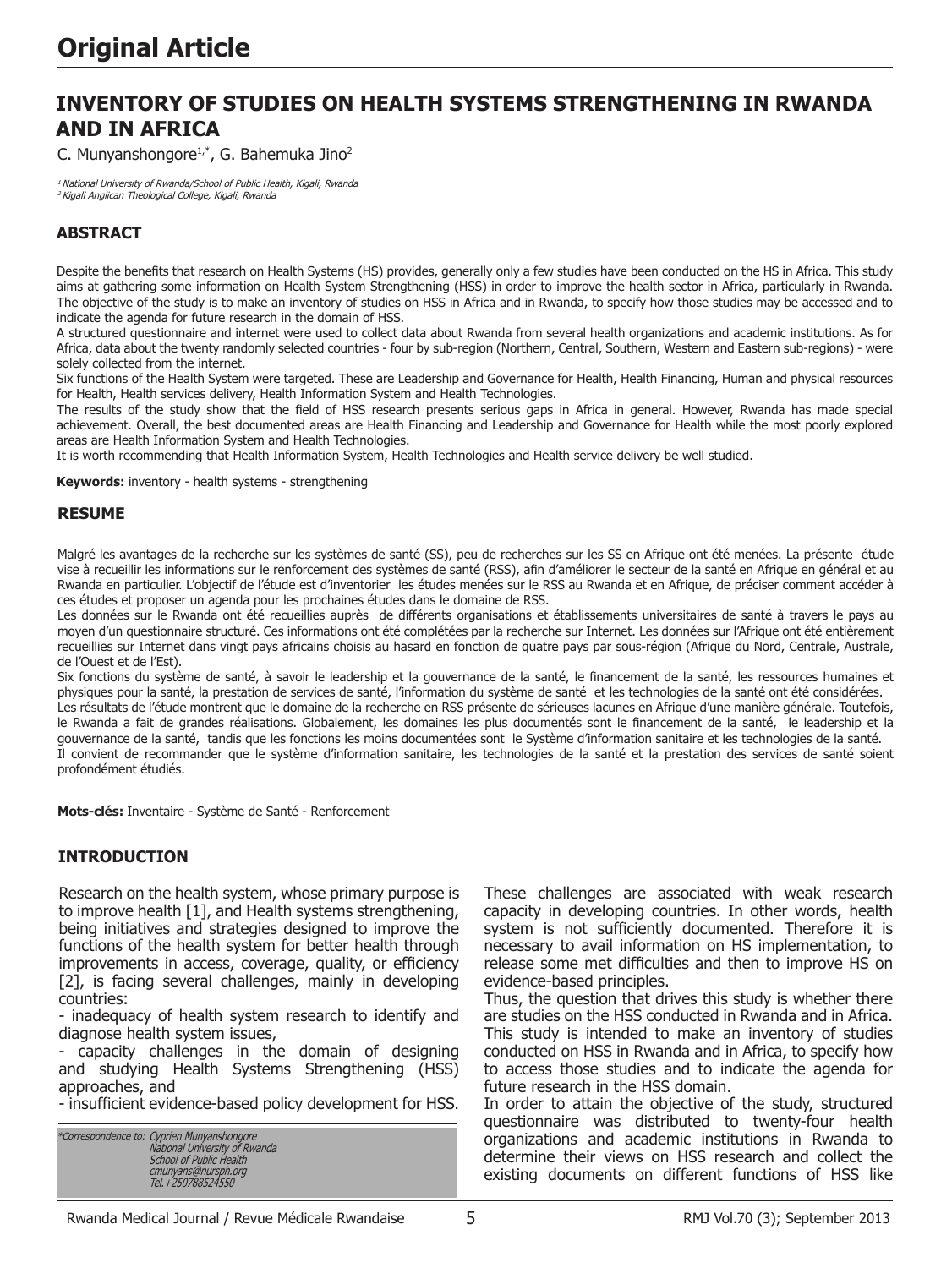published articles in peer review journals, research reports and working documents.

The questionnaire was composed of five main questions on what had been done in terms of HSS research in general; what the contribution of the organization or institution was in any research they mentioned; whether they could provide the researcher with a copy of the study they mentioned; and finally about what the HSS research gap and agenda were.

In addition, a thorough search was conducted on the internet in order to collect data about Rwanda and Africa. All the 54 African countries constitute the population of this study.

The countries were grouped into five sub-regions (Northern Africa, Central Africa, Southern Africa, Western Africa and Eastern Africa) as per the UN sub-regions in Africa [3]. Using a random sample table applied on each sub-region, twenty countries - four countries per subregion- , were selected for the sample of the study. The selected countries are the following:

Northern Africa: Algeria, Egypt, Libya and Tunisia,

Central Africa: Angola, Chad, Central African Republic and the DR Congo,

Southern Africa: Botswana, South Africa, Lesotho, Namibia,

Western Africa: Ghana, Nigeria, Senegal and Togo,

Eastern Africa: Eretria, Kenya, Tanzania and Uganda.

For the search on the internet, key words of each HS function were entered in order to download the documents regarding the function. And each document was skimmed through in order to ensure whether it qualifies for a specific HS function.

# **RESULTS**

#### Interview results

Recognising that several studies have been conducted in terms of Health System, the majority of the organisations reported that the major topics treated in those studies concerned health policies and strategies, geographical and financial accessibility to healthcare services, HIV/ AIDS, TB and malaria, and the under-5 years old children and maternal health issues.

Available documents on different HS areas

#### In Rwanda

The results of this inventory study, although not exhaustive, reveal that not many research works have been carried out in regards to HSS. The documents on HS functions, which are available in libraries of different organizations and on the internet, are presented as follows:

Leadership and Governance for Health: ten, mainly dealing with health policies and Strategic plan.

Health Financing: twenty five documents, covering both public and private health funding sources.

Human and physical resources for Health: nine documents describing human resources for Health.

Health service delivery: nine documents describing health service delivery in Rwanda were gathered. Many of them are about quality assurance and the use of different approaches, such as Performance-Based Financing (PBF) to improve health service delivery.

Health Information System: two documents were available during the study.

Health Technologies: two documents were available during the study [Table1].

**Table 1**: : Summary of available documents of HS functions in Rwanda

| HS function                             | Number of available |  |
|-----------------------------------------|---------------------|--|
|                                         | documents           |  |
| Leadership and Governance for Health    | 10                  |  |
| Health Financing                        | 25                  |  |
| Human and physical resources for Health | 9                   |  |
| Health service delivery                 | 9                   |  |
| <b>Health Information System</b>        | 2                   |  |
| Health Technologies                     | 2                   |  |
| <b>Total</b>                            | 57                  |  |

#### In Africa

A few African countries have posted some documents or parts of them on the internet about different components of the HSS:

Leadership and Governance for Health: thirty seven documents were available.

Health Financing: twenty eight documents were gathered. Human and physical resources for Health: twenty eight documents were collected.

Health Services Delivery: fifteen documents were collected. Health Information System: six documents were available. Health Technologies: two documents were collected [Table2].

**Table 2**: Summary of available documents on HS functions in Africa

| $Sub-$   | Countries       | Leadership     | Health         | Human and                | Health         | Health             | Health                   |
|----------|-----------------|----------------|----------------|--------------------------|----------------|--------------------|--------------------------|
| region   |                 | and            | Financing      | physical                 | services       | <b>Information</b> | Technologies             |
|          |                 | Governance     |                | resources                | delivery       | System             |                          |
|          |                 | for Health     |                | for Health               |                |                    |                          |
| Northern | Algeria         | $\overline{c}$ | $\mathbf{1}$   | 1                        |                |                    |                          |
| Africa   | Egypt           | 3              | 3              | 3                        | 1              | $\mathbf{1}$       |                          |
|          | Libya           | $\overline{c}$ |                |                          |                |                    |                          |
|          | Tunisia         | 1              |                |                          | 1              |                    |                          |
| Central  | Angola          | $\mathbf{1}$   |                |                          | 1              |                    |                          |
| Africa   | Chad            | 5              | $\overline{c}$ | $\overline{2}$           |                |                    |                          |
|          | RCA             | $\overline{4}$ | $\overline{c}$ | $\overline{c}$           |                | $\mathbf{1}$       |                          |
|          | <b>DRC</b>      | 6              | ٠              | $\mathbf{1}$             |                | 1                  |                          |
| Southern | <b>Botswana</b> | 1              | 1              | $\mathbf{1}$             |                | 1                  |                          |
| Africa   | South           | 1              | 1              |                          |                | 1                  |                          |
|          | Africa          |                |                |                          |                |                    |                          |
|          | Lesotho         | 1              |                |                          |                |                    |                          |
|          | Namibia         | 1              |                |                          |                |                    |                          |
| Western  | Ghana           |                | 5              | $\overline{2}$           | 3              | 1                  |                          |
| Africa   | Nigeria         |                | ÷,             | ٠                        |                |                    |                          |
|          | Senegal         | 3              | 5              | 3                        | 6              |                    | $\overline{c}$           |
|          | Togo            | ٠              | ٠              | ٠                        |                |                    | $\overline{\phantom{a}}$ |
| Eastern  | Eritrea         |                | 1              | $\mathbf{1}$             |                |                    |                          |
| Africa   | Kenya           | $\overline{c}$ | $\overline{c}$ | 7                        |                |                    |                          |
|          | Tanzania        | $\mathbf{I}$   | $\overline{4}$ | $\overline{\phantom{a}}$ | $\mathbf{1}$   |                    |                          |
|          | Uganda          | 3              | 1              | 5                        | $\overline{c}$ |                    |                          |
|          | Total           | 37             | 28             | 28                       | 15             | 6                  | $\overline{c}$           |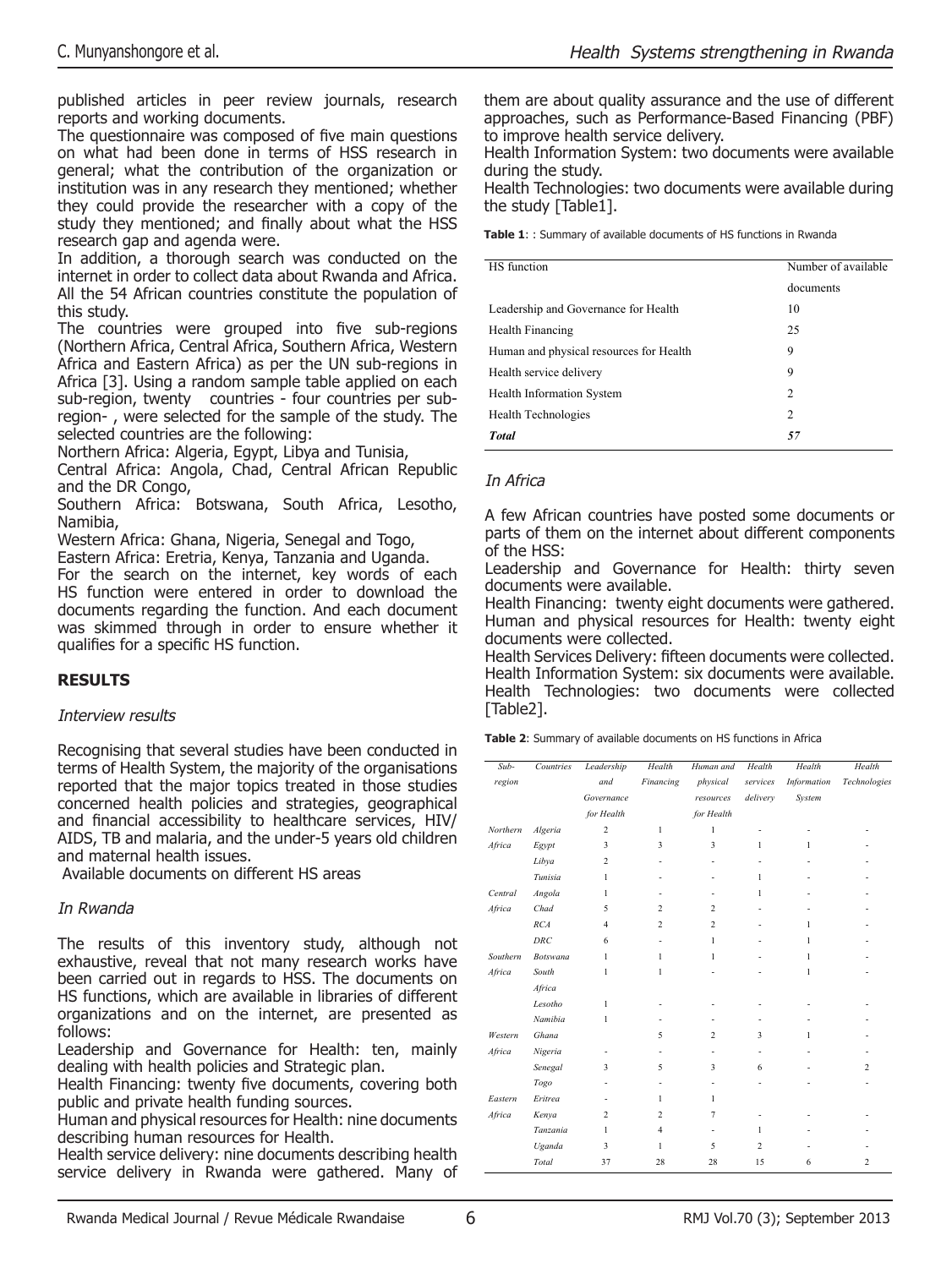HSS research gaps (research agenda) according to the respondents in Rwanda

Health organizations or institutions that responded to the interview highlighted different gaps to fill in the domain of the HSS research. Some of the organizations suggested that HSS research should be focused on monitoring and evaluation components, the utilization of findings and how such findings contribute towards national or government priority, raise awareness on the under-utilization of health services by some marginalized groups of people

like Batwa and widows (e.g.Family Planning), deal with promising model ( cost-effectiveness) mainly related to the integration. Other organizations proposed that the HSS research should investigate in the role of unsafe abortion on maternal mortality in Rwanda, Gender-Based Violence and HIV linkage, Lesbian-Gay-Bisexual-Transgender-Intersex (LGBTI) community and public health linkage, safe abortion and women's rights. Some other organisations thought that the HSS research should be oriented toward the following: a comprehensive gap analysis, coordination structures for health research and dissemination of the research results, clinical research for more of the research works are oriented toward Health System, the issue about publication of funding and reference to funding in taking action, funding coordination, Health information management, strengthening the existing research, planning short courses for research in health sector, increase the number of medical doctors and specialists through training, improve infrastructures, equipment and supplies (laboratory reagents, drugs), healthcare organization and management, health insurance purchase capacity, quality and the use of available HIS data, and the community HIS.

HSS research gaps (research agenda) according to the available documents in Africa and in Rwanda

According to the available documents, functions are studied in the following order: Health Financing (30.6%), Leadership and Governance for Health (27.2%), Human and physical resources for Health (21.4%), Health services delivery (13.9%), Health Information System (4.6%), Health Technologies (2.3%) [Table3].

**Table 3**: Available documents

| <b>HS</b> function                         |                | <b>Available documents</b> | Frequency      | Percentage |
|--------------------------------------------|----------------|----------------------------|----------------|------------|
|                                            | Rwanda         | Africa                     |                |            |
| 1. Health financing                        | 25             | 28                         | 53             | 30.6       |
| 2. Leadership and Governance for Health    | 10             | 37                         | 47             | 27.2       |
| 3. Human and physical resources for Health | 9              | 28                         | 37             | 214        |
| 4. Health services delivery                | 9              | 15                         | 24             | 13.9       |
| 5. Health Information System               | $\overline{c}$ | 6                          | 8              | 4.6        |
| 6. Health Technologies                     | $\overline{c}$ | $\overline{c}$             | $\overline{4}$ | 2.3        |
| Total                                      | 57             | 116                        | 173            | 1000       |

# **DISCUSSION**

This study results show that the field of HSS research presents serious gaps in Africa in general. This situation is similar to the results displayed in a study conducted by Matthys and others [4] whereby the majority of

respondents highlighted major gaps in the research in health domain in Africa. Nevertheless, Rwanda has made special achievement.

Health Financing is a bit well documented in Africa as a whole. The majority of the countries have at least a research result available on the internet concerning the function. Health financing is even the best researched HS function in Rwanda, with 25 documents over 57 available during the study. Human and physical resources for Health are also a bit well documented. Nonetheless, the physical resources for Health is less documented than Human resources for Health in Africa although Rwanda has a better score than other African countries involved in this study. Leadership and Governance for Health is also a bit documented. Many countries have made their health policies, health strategic plans and other related documents available on the internet. However, the annual operational plans are not found in all the countries of study. Health Information System and Health Technologies are the least delved into areas. Two documents per area in Rwanda and respectively six and two documents in the rest of Africa were available and accessible during the study. This is an appalling situation. However, although both Health Information System and Health Technologies present great gaps to cover, the latter remains the most poorly documented of the six HS functions dealt with in this study. Health service delivery is also poorly investigated in Africa, but Rwanda's case is encouraging: nine documents were collected in the country against fifteen in other countries. This is not satisfactory.

The above description stands for the evidence that Africa has weak and under-developed national health research systems, as claimed by Kirigia and Wambebe [5], and is congruent with statement of the WHO Regional Office for Africa that 'fully functioning health research systems do not exist in many countries of the region'[6].

# **CONCLUSION**

This study makes an inventory of research works conducted in Rwanda and in Africa. The results of the study reveal that in general Health System is not sufficiently documented in Africa, many countries have not or poorly explored their Health System. However, a tremendous effort has been made in Rwanda: all the six functions of HS have been tackled. Health Financing is the best studied in Africa. Leadership and Governance for Health is also well documented. The information in this area is considered sufficient to influence policy-makers for Health sector improvement. Even though human and physical resources for Health are relatively well documented, a lot of research works are needed due to the weight of the function in health sector. Finally, Health services delivery, Health Information System and Health technologies are more poorly probed areas.

All African countries should conduct a compressive study on Leadership and Governance for Health as well as Human and physical resources for Health. However, a special effort should be concentrated on covering the gaps in Health Technologies, Health Information System and Health service delivery.